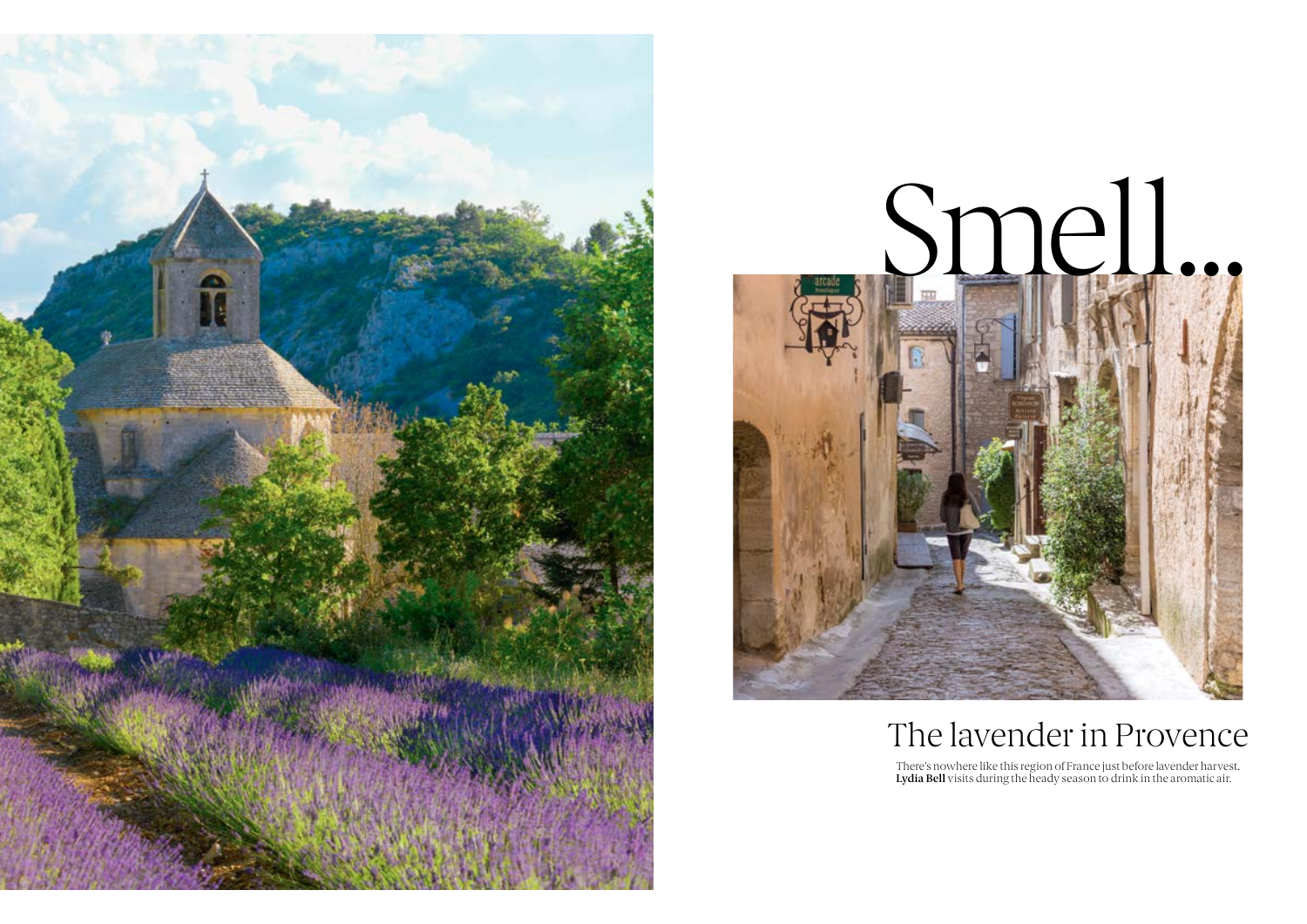

IN <sup>A</sup> lavender field on Provence's Valensole plateau, I'm having one of those hyperreal moments. To the horizon, where late-afernoon sunbursts glimmer, a haze of purply-blue extends, linear lavender bushes merging into one glorious mélange. The air is soft and sweet. fragranced with the plant's pulse-slowing aroma and buzzing with the low, dull hum of bees.

Lavender is the lifeblood of this region. It grows on the arid Provençal mountains above an altitude of 800 metres and became known as "blue gold" when sought out by perfume manufacturers for its delicate scent. Medieval locals knew it to be a sound antiseptic, soaking sponges in its oil and burning them to ward off the plague. They also believed it protected them against evil.

The flower is seen in a thousand gardens and churchyards during the French summer but if your aim is a critical mass of aromatic purple, the Plateau de Valensole wins for sheer scale. Valensole literally translates from Latin as "valley of the sun" so brightness is de rigueur. At the end of the day, the lavender segues from pale to deep violet, exuding a bluish tinge as the sun slips below the horizon.

There's nothing quite like this part of southern France during lavender's blooming period from mid-June to mid-July. I'm here to imbibe good smells – as well as good food, wine, blessed landscapes and exquisite villages, of course. The town of Valensole, where I have spent the afernoon, is pleasingly unspoiled. Shuttered medieval stone houses, ornate fountains, pretty chapels, shaded squares and ancient gardens ofer beauty for the eyes. The shopping is great, too; everywhere, artisanal stores sell lavender-based products. Truffles, honeys and nougats add to the gourmet smorgasbord. Lavender whose aroma fills the balmy air outside. also creeps into the food, scenting the crème brûlée and the homemade ice-cream.

I'm staying south of here in Le Petit Luberon, near Ménerbes, the erstwhile home of the late British author Peter Mayle, who penned *A Year in Provence*. Afer his memoir's success, Mayle became so fed up with tourists appearing at his front door, he moved. But his Provençal landscape hasn't changed much. The valleys, mountains, vineyards and lavender fields remain. There are just more restaurants, shops and chic places to stay.

Ludicrously idyllic La Bastide de Marie (labastide demarie.com) is a case in point and had me at "Bonjour!" Part of the Maisons & Hotels Sibuet group of five-star boutique hotels, it exudes a rustic but knowing beauty. This 15-room-and-suite 18th-century *mas* (farmhouse)

The grounds of a farmhouse overlooking the hills of Luberon

down a cypress- and lavender-lined driveway includes a well-stocked wine cellar (including from its next-door Domaine de Marie winery), a spa and a charming little clothing and accessories shop. The house is decorated with elegant objets d'art and there are two swimming pools enclosed by stone walls.

The restaurant (sample evening menu, not for those on a diet: duck terrine followed by pigeon) nestles under shading trees and is banked by topiary and glistening vines. My home is La Roulotte – an eccentric little gypsy caravan set at the end of the 23-hectare vineyard.

I snake around country lanes in my hire car and through lavender fields on the hotel's free e-bikes in the 40°C heat, agog at the villages of Goult, Lacoste, Coustellet and Gordes. I wander through the markets at Bonnieux, Lourmarin and Roussillon, with their scented strawberries and peaches, and Provençal herbs and breads. At Fontaine-de-Vaucluse, overlooking emerald-green river waters, I drink citron pressé. (For the uninitiated, that's a tall glass filled with ice, a pitcher of water and some sugar cubes. The waiter squeezes an entire juicy lemon into your glass and then strolls off leaving you to figure out the rest.) At the Abbaye Notre-Dame de Sénanque, where a Cistercian order of monks has prayed seven times a day for 900 years and cultivate lavender, olives and honey, I sigh at the clouds of lavender

In search of untouristy Provence, I head to what some refer to as "Provence Occidental" – that is, Western Provence. Here, a new hotel has opened that's over the border in Languedoc-Roussillon but only five minutes from "official" Provence, on the cusp of Avignon and the Ardèche. While you won't be able to move in Provence proper during summer, Château de Montcaud (hotel.qantas.com.au/chateaudemontcaud), an old silk merchant's pile, is quiet and restful.

Swiss hotelier Rolf Bertschi and his wife, Andrea, have created a miniature version of a world-class hotel at Château de Montcaud, painting impeccably processdriven detail and standards onto a gorgeous Southern French canvas. Bertschi is obsessed with amazing produce, presentation and kitchen talent, scouring his connections to find Matthieu Hervé, just 33 years old, a rising talent and former protégé of renowned chef Daniel Boulud, to head up his kitchen.

At their alfresco fine-diner. I have possibly my favourite dish ever: Arctic char with horseradish, salicorn and a granny smith emulsion. There's also a bistro with a villagey atmosphere. Bertschi once argued with Hervé about being allowed to stage brunches –  $\epsilon$ 65